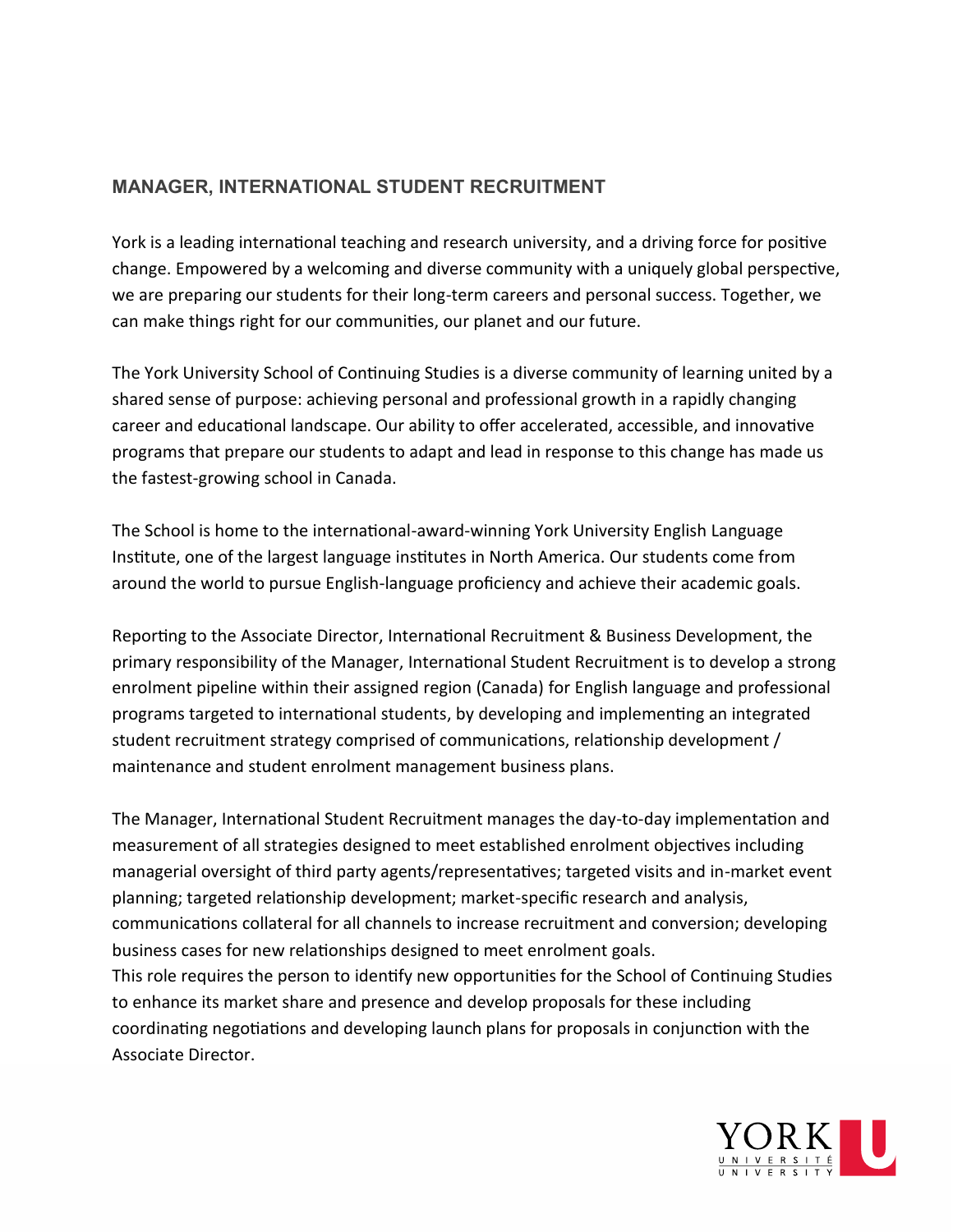This role has budget responsibility and accountability for the region assigned and requires the person to ensure a high ROI for budget utilized. It requires independent decision making on budget allocation and expenditure.

This role requires the person to support the Associate Director with market intelligence on the region assigned (Canada), the sector and the competition.

This role has supervisory responsibility for one employee which is a shared resource.

To be considered for this opportunity, you will bring the following:

- University undergraduate degree in a relevant field (or a combination of an acceptable equivalent of education and experience in domestic and/or international student recruitment)
- 5 years of progressively more responsibility-related strategic experience with emphasis on revenue generation and/or business development within the international student recruitment sector.
- A superior record of generating new business and building/maintaining client relationships in existing and new market sectors; exceptional commitment to customer service
- Experience in ESL student recruitment and business development
- Demonstrated experience in prospecting, developing and finalizing institutional partnerships
- Demonstrated experience in marketing communications and strategy, especially social media
- Hands-on experience moving projects from inception to completion, and knowledgeable in every phase of work from marketing research to strategy development, to objective setting, to performance management, to budget setting, monitoring and maintenance
- Experience in working with CRM systems, large record systems and enrolment systems
- Excellent communication and presentation skills
- Demonstrated experience in collaborating with multiple stakeholders
- A strong understanding of international student markets and trends and an appreciation of the needs of international students and international key influencers
- Proven financial management skills, including the ability to create and monitor project and operating budgets
- Demonstrated experience in managing teams
- Preference will be given to individuals who are capable of doing business Mandarin.